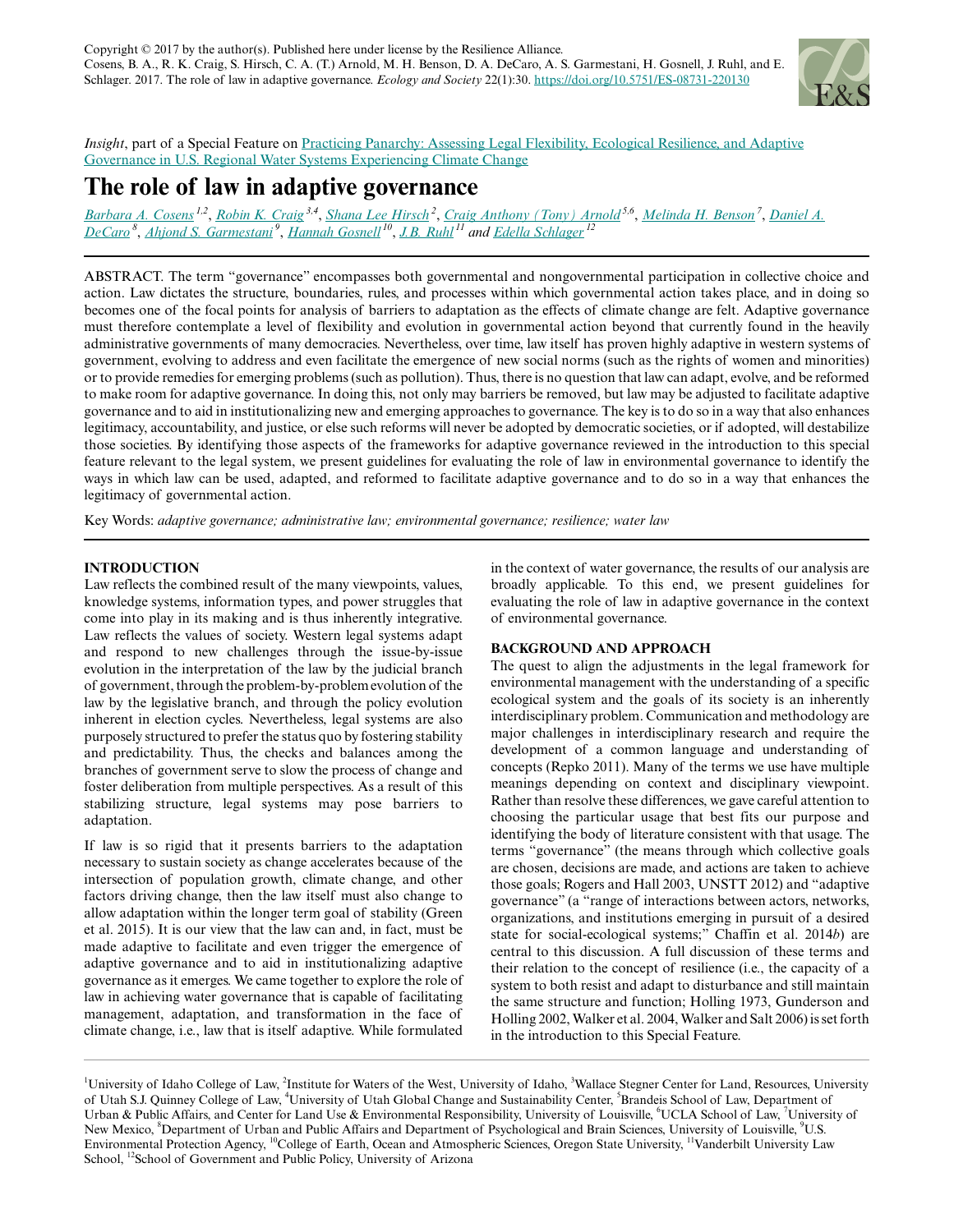| Aspect of<br>government<br>governed by law | Framework<br>component                                                                    | Descriptive guidelines for assessment of framework component                                                                                                                                                                                                                                                                                                                                                                                                                                                                                                                                                                                                                                                                                                                                                                                                                                                                                                                                                                                                                                                                                                          |
|--------------------------------------------|-------------------------------------------------------------------------------------------|-----------------------------------------------------------------------------------------------------------------------------------------------------------------------------------------------------------------------------------------------------------------------------------------------------------------------------------------------------------------------------------------------------------------------------------------------------------------------------------------------------------------------------------------------------------------------------------------------------------------------------------------------------------------------------------------------------------------------------------------------------------------------------------------------------------------------------------------------------------------------------------------------------------------------------------------------------------------------------------------------------------------------------------------------------------------------------------------------------------------------------------------------------------------------|
| Structure                                  | Polycentricity                                                                            | Multiple centers of authority. Law controls the locus of authority for governmental entities.<br>• Redundancy: common management and decision-making functions at multiple scales. Redundancy increases<br>the likelihood that decisions can be made and implemented at the scale of a particular problem.<br>• Nesting: representation of decision-making and advisory bodies at lower levels in higher level entities.<br>Nesting allows the formation of ad hoc networks in response to surprise, and increases the potential for local<br>innovation within stable governance at a larger scale.<br>• Complementarity: if one decision body fails to act or acts inappropriately then another body can intervene.<br>• Subsidiarity: decision-making at the level closest to the resource as possible yet within the context of a<br>government at multiple scales that fosters the conditions for implementation of management decisions.<br>Subsidiarity increases the likelihood that local knowledge will be used, decisions will be tailored to specific<br>problems, and innovation may occur at the local level, supported by governance at larger scales. |
|                                            | Integration                                                                               | Integration of water resources management across sectors that influence water allocation, quality, and land<br>development, and integration of regulation of physically connected resources such as ground and surface<br>water. Integration reduces the possibility of unintended consequences.                                                                                                                                                                                                                                                                                                                                                                                                                                                                                                                                                                                                                                                                                                                                                                                                                                                                      |
|                                            | Persistence                                                                               | Stability in representation and decision-making bodies to foster legitimacy and trust, potentially reducing<br>response time to surprise.                                                                                                                                                                                                                                                                                                                                                                                                                                                                                                                                                                                                                                                                                                                                                                                                                                                                                                                                                                                                                             |
| Capacity                                   | Adaptive                                                                                  | Resources and legal authority to respond to change. Allows a system of governance to adjust during<br>uncertainty and change.                                                                                                                                                                                                                                                                                                                                                                                                                                                                                                                                                                                                                                                                                                                                                                                                                                                                                                                                                                                                                                         |
|                                            | Participatory                                                                             | Those affected have the right and resources to have a role in decision-making. For indigenous communities,<br>this equates to the capacity for self-determination. Participatory capacity reduces the likelihood of<br>marginalization of portions of society and increases the likelihood that all aspects of a system will be<br>considered in decision making.                                                                                                                                                                                                                                                                                                                                                                                                                                                                                                                                                                                                                                                                                                                                                                                                     |
| Process                                    | Legitimacy                                                                                | Acceptance of authority because it is perceived to be and is exercised appropriately. Legitimacy is necessary<br>for public support of resource management and includes requirements for science-based decision-making,<br>deliberation, accountability, transparency, consistency, stability, and review and recourse for those aggrieved<br>by a governmental action.                                                                                                                                                                                                                                                                                                                                                                                                                                                                                                                                                                                                                                                                                                                                                                                               |
|                                            | Procedural justice                                                                        | Transparency, the right to seek review, and engagement at the appropriate level. Procedural justice is necessary<br>to identify unintended consequences, check corruption, and to avoid uneven application of the burden of<br>adaptation. For indigenous communities, procedural justice requires processes allowing engagement at the<br>governmental level.                                                                                                                                                                                                                                                                                                                                                                                                                                                                                                                                                                                                                                                                                                                                                                                                        |
|                                            | Problem-solving<br>approach                                                               | Authority and resources to use science and interest-based collaborative processes. Allows for the possibility of<br>solutions that are beneficial to all, and contrasts with political and ideological approaches that are not subject<br>to compromise.                                                                                                                                                                                                                                                                                                                                                                                                                                                                                                                                                                                                                                                                                                                                                                                                                                                                                                              |
|                                            | Reflection and<br>learning                                                                | Resources for monitoring and a process for feedback and consideration of new information. The opportunity<br>for reflection and learning assures that response to change will not be rote, and that society will evolve with<br>the approach to management.                                                                                                                                                                                                                                                                                                                                                                                                                                                                                                                                                                                                                                                                                                                                                                                                                                                                                                           |
|                                            | <b>Balance stability</b><br>and flexibility                                               | Adaptation time frames that consider both the need for adjustment and the economic need for stability.<br>Balance of stability and flexibility recognizes that while adjustments must occur in the face of change, social<br>systems and particularly economic systems require stability; both must be taken into account.                                                                                                                                                                                                                                                                                                                                                                                                                                                                                                                                                                                                                                                                                                                                                                                                                                            |
|                                            | Dispute resolution<br><sup>†</sup> Used to assess the role of law in adaptive governance. | Process for resolving conflict and making final, binding decisions on trade-offs regarding scarce resources.<br>Dispute resolution is essential as water scarcity unfolds in the face of climate change. There may come a point<br>when consensus is not possible and, unless a system for resolving issues is designed and agreed upon<br>beforehand, conflict is likely.                                                                                                                                                                                                                                                                                                                                                                                                                                                                                                                                                                                                                                                                                                                                                                                            |

**Table 1.** Guidelines for inquiry into the role of law in adaptive governance.

Law is multifaceted. Therefore, as an interdisciplinary exercise, it is also necessary to discuss both the role of law in governance in general and which specific aspects of law we address here before discussing the role of law in adaptive governance. Law affects both the informal and the formal (governmental) aspects of governance. Thus, while law itself is part of formal governance, it may regulate private, nongovernmental behavior, and does so in the context of environmental laws such as the *Endangered Species Act* (regulating "take" of listed species), the *Clean Water Act* (regulating discharge of pollutants), and state water allocation law (regulating water use). Regulation of private behavior is not our primary focus here. Instead, we focus on the law that establishes the structure, authority, and process for the

governmental aspect of governance. For example, how is authority distributed among local, state, tribal, and federal authorities; what authority do governmental agencies have to act in a particular situation; and what processes are agencies required to follow in taking that action? All of these processes are governed by law. Thus, because the law is pervasive in any governmental action, the guidelines for inquiry into the role of law in adaptive governance (Table 1) will resemble the criteria that various authors have developed for adaptive governance. The guidelines, however, are tailored to aid in integration of these criteria into governmental action through law governing the structure, capacity, and process of government.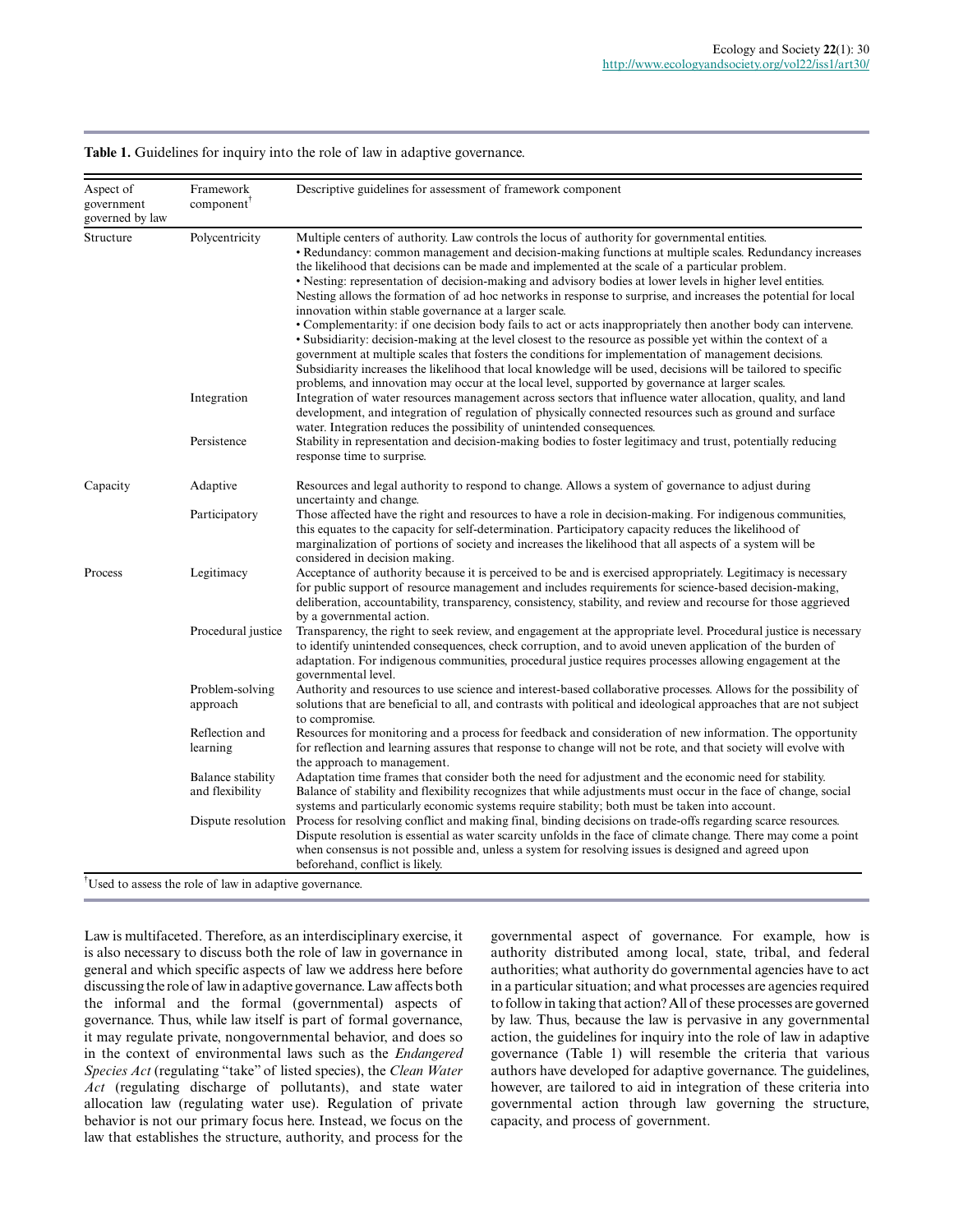For the purpose of development of legal guidelines, we first extract from the various efforts to define and describe adaptive governance those aspects relevant to or influenced by the legal system. Second, we consider the concerns expressed by many of the same authors with the legitimacy and fairness of governmental involvement in governance that is less constrained, i.e., more adaptive.

In our first step, we find the conceptual model for adaptive governance developed by Dietz et al. (2003) of particular interest. The model is almost entirely composed of actions that may be facilitated by law: congruence of rules with ecological conditions, analytical deliberation and participation, clear boundaries and defined rights, enforced sanctions, mechanisms for dispute resolution, institutional variety, accountability, and nesting (i.e., the presence of common actors with similar authority playing a role in management across local to basin scales; Ostrom et al. 1961, Marshall 2007). We also find relevant the references to polycentricity; the ability to act at the bioregional scale, including devolution of authority to local actors; and the authority to experiment and learn (Ostrom 1999*a,b,* Folke et al. 2005, Huitema et al. 2009).

In our second step, we pay particular attention to the concerns raised with more flexible governmental action and government that enhances local participation and authority. Thus, numerous authors raise concerns that the implication of devolution of government to the local level inherent in calling upon local collaborative mechanisms will lead to issues in legitimacy, equity, and justice (Folke et al. 2005, Bingham 2009, Huitema et al. 2009, Lockwood et al. 2010, Cosens 2013; M. Lee, *unpublished manuscript,* [http://citeseerx.ist.psu.edu/viewdoc/download?](http://citeseerx.ist.psu.edu/viewdoc/download?doi=10.1.1.202.1474&rep=rep1&type=pdf)

[doi=10.1.1.202.1474&rep=rep1&type=pdf\)](http://citeseerx.ist.psu.edu/viewdoc/download?doi=10.1.1.202.1474&rep=rep1&type=pdf). Lockwood et al. (2010) recognize these concerns in developing governance principles for natural resources management. They include as important factors: legitimacy, transparency, accountability, inclusiveness, fairness, integration, capability, and adaptability, which are all concerns that the law governing the process of government has been developed to address in other contexts (Lockwood et al. 2010). These principles overlap with the development of principles for good governance (see e.g., Dublin Principles 1992, Rogers and Hall 2003, UNWWAP 2003, Borrini-Feyerabend et al. 2013). The relationship between adaptive governance and good governance is an important question but is beyond our scope here. From the perspective of the role of law, it is simply important to note that these issues, broadly captured in the concept of legitimacy in administrative law (Esty 2006) and overlapping with principles of good governance, if not addressed in efforts to infuse government with adaptive capacity, those efforts will fail.

We recognize that this addition of principles of good governance overlays normative principles on a more scientifically based construction of adaptive governance and argue that this normative overlay is essential if the goal is effective governance, not just of isolated water resources, but also of water-based socialecological systems. Through the overlay of aspects of good governance, we place society, with its capacity for agency and social change, back into the quest for adaptive governance for social-ecological systems. Thus, in designing legal guidelines to intentionally facilitate adaptive governance, we rely on aspects of good governance and resilience theory as theoretical foundations.

# **METHODS**

We began by participating in an interdisciplinary project to assess the resilience of six North American water basins; those assessments are available in the first Natural Resources and Environmental Law Edition of the *Idaho Law Review* (volume 51, issue 1: [http://www.uidaho.edu/law/law-review/articles;](http://www.uidaho.edu/law/law-review/articles) Gunderson et al. 2017). The assessments illustrate that with the onset of climate change, some of the water supplies that are relied on in North America are close to or crossing irreversible thresholds that, once crossed, will alter the availability of natural ecosystem services and the adequacy of engineered infrastructure, potentially impairing existing water-based economies. However, the majority of the systems are currently in a state that, while vulnerable to climate change, present opportunities to increase capacity for adaptation if the appropriate resources and legal tools can be applied. Each basin assessment included a legal analysis of the governance structure and the role of law in that basin's management, often identifying key gaps or obstacles in the current governance systems.

Here, we used the compilation of the attributes of adaptive governance to extract related examples from the legal analysis in each of the six assessments. Three crucial questions for the role of law emerged from our analysis of watershed systems: What is the role of law in: (1) creating either a disturbance or window of opportunity in which adaptive processes may emerge, (2) eliminating barriers and facilitating adaptive processes, and (3) ensuring legitimacy in more adaptive governmental process?

We proceeded through an iterative process of translating the aspects of adaptive governance into guidelines for a complementary legal framework, returning to the basin assessments for application and further refinement. This process led to the development of guidelines for assessment of the legal framework for adaptation addressing each of the three questions. These legal guidelines were then tested and refined by applying them to a new water basin, the Lake Eyre basin and its connections to the Great Artesian basin, Australia (Cosens 2015). Discussion of the process of application of the guidelines to governance of a specific basin or landscape is beyond our current scope but can be found in the application to the Lake Eyre basin (Cosens 2015).

# **GUIDELINES FOR THE ANALYSIS OF LEGAL FRAMEWORKS FOR WATER MANAGEMENT**

We use the questions on the role of law as an organizing mechanism to describe the legal guidelines.

#### **Role of law in creating a disturbance or window of opportunity**

A disturbance sufficient to trigger the emergence of new approaches to governance may come from an ecological or social (political or economic) crisis, whereas a governance window of opportunity is thought to occur when the appropriate combination of problem, solution, and politics intersect to make change possible (Kingdon 1995, Olsson et al. 2006). Regulatory law creates a disturbance when its application results in feedback between environmental degradation and economic expectations by forcing individuals or entities to spend resources on preventing or cleaning up that degradation. Thus, listing of aquatic and riparian species under the U.S. *Endangered Species Act* or identification of water quality impaired streams under the U.S. *Clean Water Act* may force changes in behavior. While these statutes are generally associated with a top-down, command-and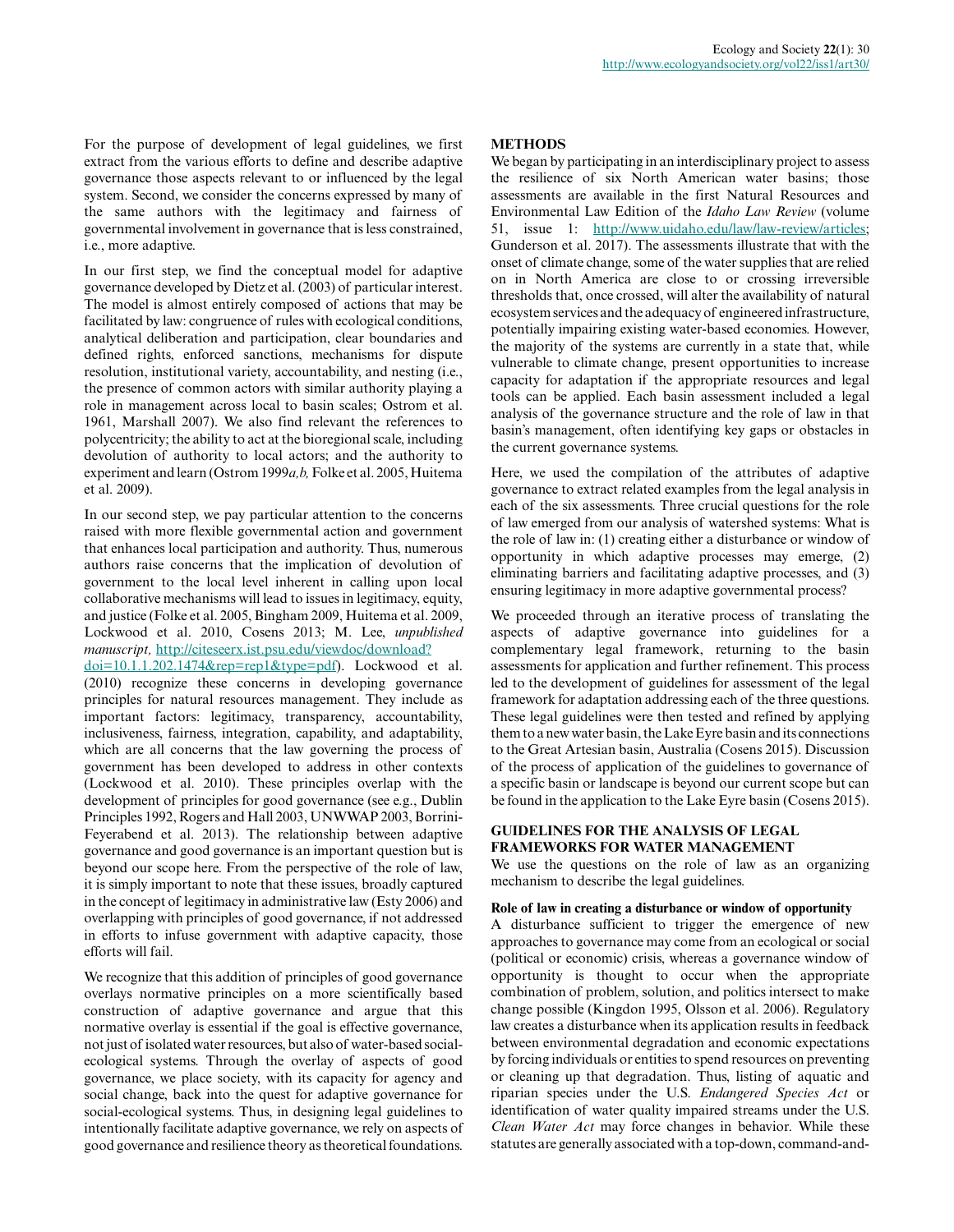control approach to environmental regulation, the Klamath (Chaffin et al. 2014*a*), Rio Grande (Benson et al. 2014), Anacostia (Arnold et al. 2014), and Platte (Birge et al. 2014) river assessments also indicate that the complexity of solving multiple regulatory issues in a manner acceptable to those affected may lead to the emergence of adaptive governance and novel solutions. In these examples, top-down regulation triggered innovation simply by presenting narrow solutions that were socially and economically unacceptable. Innovation may also occur when it is clear that existing law is inadequate to handle new changes in ecological systems. Thus, the combination of drought and the harsh reality of overallocation of water led to innovation, including water law reform, in Australia (Cosens 2016). Finally, law may also create a disturbance by shifting the allocation of power, as is evident in the Columbia River (Cosens and Fremier 2014) and Klamath basin (Chaffin et al. 2014*a*) assessments in which litigation over treaty fishing and water rights ultimately led formerly marginalized indigenous communities to new roles as comanagers of basin fisheries and as senior water rights holders. This congruence of a problem or disturbance, solution, and politics has led to numerous collaborative processes resulting in  $> 30$ settlements of Native American water rights (Native American Water Rights Settlement Database: [http://repository.unm.edu/](http://repository.unm.edu/handle/1928/32818) [handle/1928/32818](http://repository.unm.edu/handle/1928/32818); see also Cosens 2003, Chaffin et al. 2014*a,* Cosens and Chaffin 2016).

Nevertheless, not all of the settlements or the other examples of law as disturbance led to results that enhanced the ability of the related social-ecological system to respond to uncertainty and surprise. In some cases, collaboration and federal funding have led to increased optimization of water development for a narrow range of services and, therefore, increased system vulnerability to climate change (e.g., the Everglades assessment; Gunderson et al. 2014). At times, it is the law itself that leads to the choice of solutions that are less adaptive and more likely to enhance optimization of key services; for example, the inflexibility of *Endangered Species Act* regulations has created a barrier in both the Everglades (Gunderson et al. 2014) and Columbia (Thomas-Morse 2012) systems. Thus, our exploration must consider the role of law in presenting barriers to adaptation and in facilitating adaptive processes.

## **Role of law in eliminating barriers and facilitating adaptive processes**

Our effort to translate the criteria for adaptive governance and legitimacy or good governance, discussed above, into areas of inquiry relevant to the role of law in presenting barriers to adaptation and facilitating adaptive processes is captured in Table 1. We group these areas of inquiry into three categories that reflect the type of laws related to governmental action in environmental governance: structure, capacity, and process. Next, each category is explained in greater detail.

#### *Structure*

In reference to law, we use "structure" to refer to both the organizational design of regulatory and management systems and the legal basis of authority for management entities. Structure includes the manner in which law allocates authority among various levels and sectors of government (i.e., division of powers, responsibility as reflected in the various acts establishing an agency and delegating its authority) and the stability of the law

regarding these arrangements. Hence, structure creates an organizational framework to balance accountability and efficiency with adaptive coordination and response, and provides the authority for adaptive coordination between government and society. Structural issues are likely to be one source of the problem when environmental governance is unable to adapt because of rigid top-down control or capture of management decisionmaking by narrow interests (e.g., Gunderson et al. 2014), or because the governance system is caught unprepared for change outside the historic range of variability. From an organizational standpoint, designing structure to promote adaptive governance requires attention to polycentricity, integration, and persistence.

# **Polycentricity**

Polycentricity includes overlap in the authority to respond (referred to as redundancy) and complementarity (the presence of common actors with similar authority playing a role in management across local to basin scales, referred to as nesting; Ostrom et al. 1961, Marshall 2007). Promoting polycentricity for adaptive governance counsels us to keep the authority for decision-making as close to the individual as possible while still operating within a larger government framework that facilitates management implementation and achievement of long-term goals (referred to as subsidiarity; McGinnis 1999, Marshall 2007, Clarvis et al. 2014).

Nesting, in the context of government structure, means that lower levels of government have representation in higher levels. Nesting creates greater potential for adaptive response and integrated management when addressing environmental issues by taking advantage of the power of persistent social networks. These networks can build trust and knowledge and facilitate the flow of information and consistency of implementation (Krebs and Holley 2004, Bodin and Crona 2009). In turn, the chances of creating effective basin-wide management improve with increased overlap in the players, even in the absence of legal mandates. In contrast, communication gaps resulting from lack of overlap between intra- and interstate advisory bodies (both citizen and scientific), for example, may reduce trust and any sense that local input had value (Mitchell 2014), both of which are necessary to enhance adaptive response capability. More importantly for purposes of adaptation, nesting increases the likelihood that the relationship, shared knowledge, and networks will be in place to allow response to surprise. If, instead, policy makers try to set up a response framework for every possible outcome of climate change, the result would be expensive and potentially inadequate.

Subsidiarity means that the legal authority for decision-making is at the level closest to the scale of the resource or problem as possible, yet within the context of a government at larger scales that fosters the conditions for implementation of management decisions. Subsidiarity increases the likelihood of local participation and acceptance of decisions, use of local knowledge, and tailoring of response. It shortens the feedback loop from change in the ecosystem to those with the authority to respond. However, subsidiarity should not be read to mean the same thing as devolution of all authority to the local level (see e.g., Marshall 2007). Although greater local empowerment is needed in most North American water basins, without nesting of local authority within higher stabilizing levels of government, the authority to innovate and adapt may be destabilizing.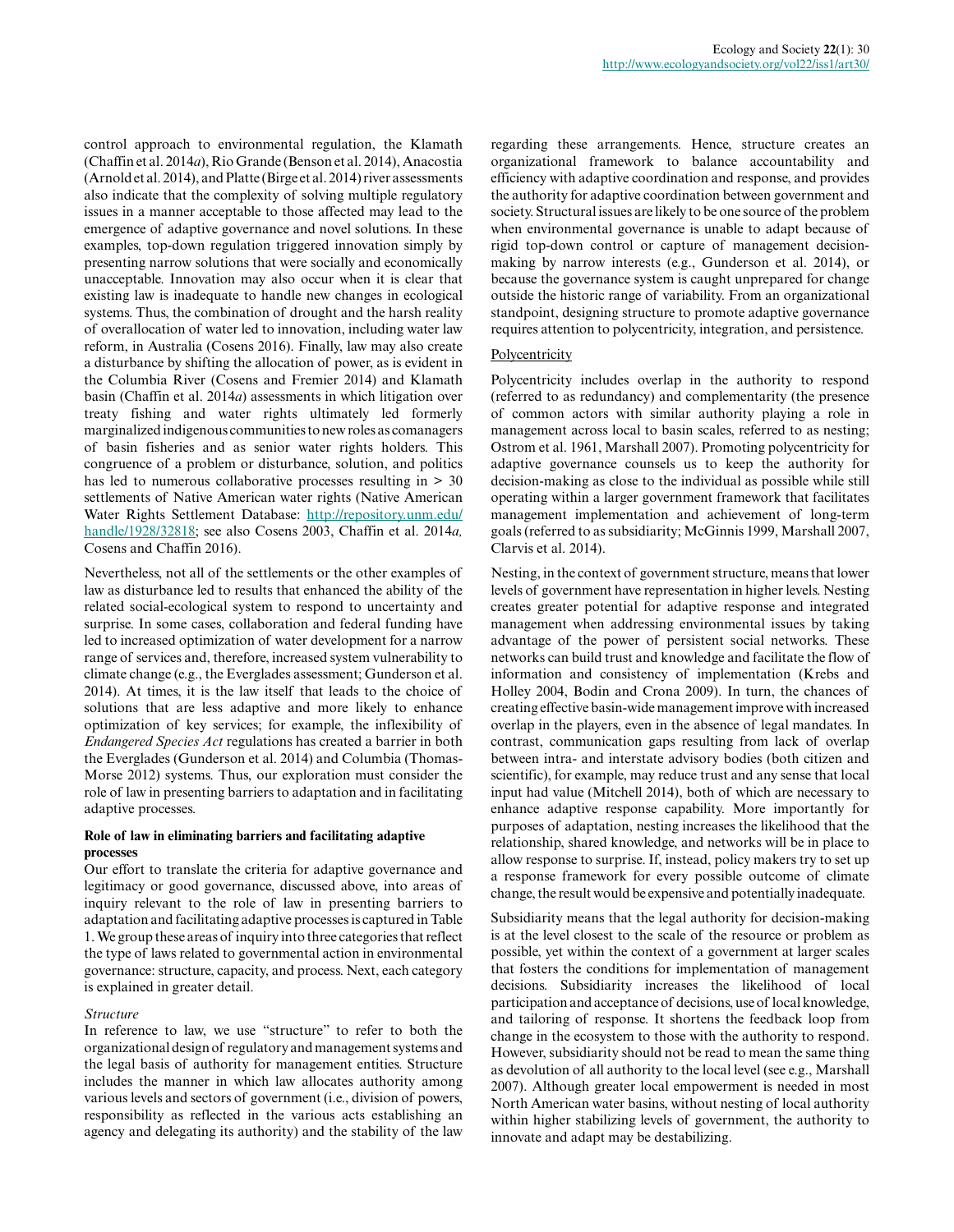Integration refers to mutual cognizance and legal authority for coordination across all governance institutions that influence environmental management and regulation of physically connected resources (Arnold 2014, Cosens and Stow 2014). This concept has also been referred to in the law and resilience literature as connectivity (Clarvis et al. 2014). Integration reduces the possibility of unintended consequences and increases the likelihood that conflict will be addressed proactively. In the fragmented approach to water management in the United States, in which the law places water allocation at the state level (and states are only beginning to wrestle with the connections between ground and surface water), land use at the local level, aquatic and riparian endangered species at the federal level, and water quality at both the federal and state levels through cooperative federalism, integration may seem an impossible goal. However, our assessments illustrated that it is possible to address fragmentation through emergent adaptive processes (e.g., Chaffin et al. 2014*a*). Although, in general, fragmentation itself was not the initial driving force, once collaborative processes begin to emerge, the possibility of addressing multiple regulatory issues through an integrated solution may carry the process forward (e.g., Chaffin et al. 2014*a,* Cosens and Fremier 2014). The law should help to ensure that the authority to participate in and facilitate these integrating processes exists.

#### Persistence

Persistence encompasses stability in both the rules and actors involved in water management (see e.g., Mitchel 2014). Persistence fosters legitimacy and trust, potentially reducing the time needed to respond to surprise. It may seem counterintuitive that stability is an attribute of a legal system that fosters adaptive behavior. However, this reality highlights the difference between government and governance. Emergent adaptive governance that is capable of innovation, experimentation, and flexibility is likely to take place only within a stable, predictable governmental regime (Craig et al. 2017). However, it is important to contrast a government structure that provides stability and resources for local innovation with a stable government that provides control and resources to perpetuate a status quo that is unsustainable in light of changing circumstances (Garmestani and Benson 2013). The latter is referred to as a rigidity trap and may leave a watershed even more vulnerable to stressors such as climate change (e.g., Gunderson et al. 2014).

In sum, the balance is to create a stable government structure that does not obsessively mandate particular substantive outcomes. A key point regarding the role of law in facilitating the emergence of adaptive governance is this very important distinction between stability in the structure of government (e.g., the absence of war and government coups, continued commitment to the rule of law, and stable local and basin or landscape-scale government entities) and legal flexibility regarding the substantive governance goals for a given basin or ecosystem and the processes used to derive and achieve those goals.

#### *Capacity*

In general, capacity encompasses both the resources and authority to respond to change (Pahl-Wostl 2009) and increases the latitude within which adaptive processes may emerge. Capacity consists of two important components: the ability to navigate ecological regime shifts, referred to as adaptive capacity (Gunderson 2000), and the right and resources of interested persons and groups to have a role in decision-making, referred to as participatory capacity (Raadgever et al. 2008, Huitema et al. 2009; see also Gunderson [2000], who uses an analogous definition of adaptive capacity in ecosystems). Increased capacity facilitates participation by those affected and provides the tools for innovation, experimentation, and evolution at appropriate levels. This is an important area for the role of law in management of landscape- or basin-scale systems. Not only must managers have legal authority to experiment, but they will need to have the legal authority to play a role in building the capacity of local communities to participate in developing solutions if they are to meet with success.

Adaptive capacity requires the resources (generally appropriated through a legislative act) and legal authority to respond to change and is reflected in the statutes, regulations, and practices of agencies (see e.g., Clarvis et al. 2014). Adaptive capacity allows a system of governance to adjust in the face of uncertainty and surprise. A number of legal sources effectively define, shape, and limit this capacity in water governance, including laws and policies defining: the authority of government to regulate water, including alteration of established water allocations and requirements in response to change; the authority and resources for agencies to facilitate the implementation of adaptive management in the face of uncertainty (see Craig and Ruhl [2014] for a draft administrative law for adaptive management); the authority and resources for government to facilitate collaborative adaptive planning (Arnold 2010, 2014); the resources and flexibility for local innovation; and the ability of individuals and private entities to adapt through water markets (see generally Cosens 2016).

Participatory capacity encapsulates both the ability of those affected by water management to participate in the development of its goals and the ability of water managers to implement goals developed through a participatory process. It includes the legal authority for agencies to use nongovernmental advisory bodies (including scientist and citizen-oriented committees), the legal process to appoint members, and the exercise of that authority. Participatory capacity reduces the likelihood of marginalization of portions of society and, in doing so, increases the likelihood that all aspects of a system will be considered in decision-making. As one example of the importance of participatory capacity, the 1992 United Nations Conference on Environment and Development led to Agenda 21, which identifies capacity as the crucial ingredient to sustainable development, states, "37.1 The ability of a country to follow sustainable development paths is determined to a large extent by the capacity of its people and its institutions as well as by its ecological and geographical conditions. Specifically, capacity-building encompasses the country's human, scientific, technological, organizational, institutional and resource capabilities" (United Nations 1992).

Although focused at the level of national governance, the listing of the necessary resources for capacity in Agenda 21 is equally applicable to local interests (Reed 2008). Communities must have the legal right of access to decision-making, as well as the knowledge, time, and resources to engage in the substance of decision-making (Bingham 2009). These conditions require the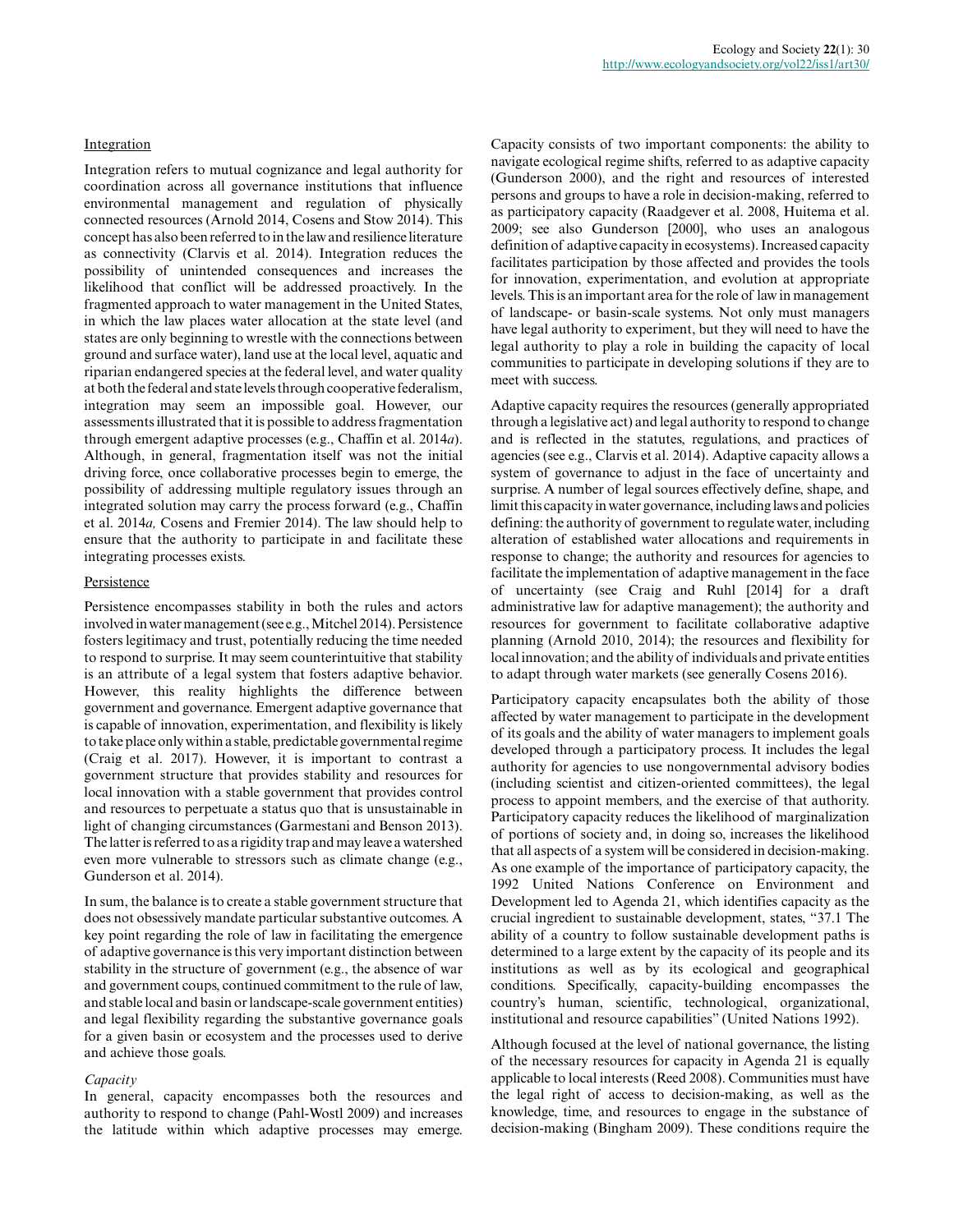appropriate support in legislation and funding to secure capacity for those communities to act (Olsson et al. 2004). The role of law in promoting participatory capacity is to provide the requirement for public participation, judicial forums that can recognize and enforce the rights of those without power, and where appropriate, avenues for capacity building through the legislative allocation of resources and authority to facilitate local response (Working Group on Legal Frameworks for Public Participation 2013).

Capacity of both types appears to be the weakest link in North American water basins. It may be surprising that the wealthiest nation in the world (USA) scores so poorly in an area focused on "scientific, technological, organizational, institutional, and resource capabilities" (United Nations 1992:section 37.1). However, two legal factors are particularly relevant here. First, it is the federal level of government that has both relatively greater resources and far greater participatory capacity than the locallevel governments and other governance institutions. As a result, when federal legal mechanisms (e.g., U.S. *Endangered Species Act* and *Clean Water Act*) apply in a given basin, the absence of state and local legal avenues to develop solutions, the lack of federal level discretion to allow local coalitions authority to create new and more comprehensive solutions, and the lack of capacity of local actors to participate in efforts to tailor solutions may result in unsatisfactory or incomplete outcomes (Bingham 2009, 2010). In the best of circumstances, this will at least create an opportunity for emergence of innovation. There is, however, currently a dearth of legal mechanisms at any level that allow for alternatives to traditional environmental enforcement, which alternatives could enhance local adaptive capacity while maintaining stability and accountability toward achieving the goals that traditional enforcement mechanisms seek to achieve.

Nevertheless, there is also evidence that when the law allows for increased capacity, adaptive governance has a better chance of emerging. The substantial increase in participatory capacity of formerly marginalized communities as a result of recognition of rights through judicial processes and the emergence of local collaborative processes in several of our basin assessments may not be coincidental (e.g., Arnold et al. 2014, Benson et al. 2014, Birge et al. 2014, Chaffin et al. 2014*a,* Cosens and Fremier 2014). The experiment that California has embarked on through its new *Sustainable Groundwater Management Act* by setting state-level goals and mandating local groundwater planning while leaving the details to local entities may shed light on how future similar efforts should proceed (Kiparsky et al. 2016). If that experiment fails, the flaws (if stemming from areas within our legal framework as opposed to issues such as political will) are likely to arise from the absence of local capacity and accountability rather than the structural framework distributing legal authority between the state and local level.

Although capacity may be the weak link, no amount of capacity building will overcome a failure of process, the final area of inquiry into the legal framework. Process includes elements that both facilitate adaptation and ensure legitimacy but will be discussed under the latter category.

### **Role of law in ensuring legitimacy in more adaptive governmental process**

Administrative process is a primary focus for implementation of elements of legitimacy and good governance through law. Good governance focuses on equity and justice and is reflected in legal

requirements that the actions of government be legitimate, transparent, and inclusive (Franck 1988, Bodansky 1999, UNWWAP 2003, Esty 2006, Cosens 2013). It requires the availability of peaceful, just, and adequate means to resolve disputes about the allocation and use of finite resources. The basin assessments suggest that the tension between the competing needs for governance flexibility and economic stability presents a major barrier to adaptive governance (Craig et al. 2017). Attention to process can aid in tailoring the balance between flexibility and certainty to local needs and in a manner viewed as legitimate by affected parties.

Administrative law generally governs the process of governmental implementation of management and regulatory authority (Stewart 2003), and it is generally considered the locus of efforts to assure good governance, including legitimacy in governmental implementation of the law (Esty 2006, Cosens 2013). Law governing process in the United States may be found in the federal and state administrative procedure acts, but in the field of natural resources, that law may also be found in specific statutes and regulations directing agency action such as the U.S. *National Environmental Policy Act* (42 U.S.C. §§4321 et seq.) or the consultation requirements in the *Endangered Species Act* (16 U. S.C. §§ 1531–1544; see also Cosens 2013). Moreover, local governments in the United States exercise management and regulatory authority but are structured differently than federal and state governments and, thus, are subject to an adapted set of administrative law principles in fields such as land-use regulation (Juergensmeyer and Roberts 2013) and public health (Richards 2007).

That laws should be necessary to govern how agencies implement the law makes sense considering that the primary means of assuring governmental legitimacy in a democratic society is through the process of elections, whereas the massive administrative agencies are a step removed from that process. Although, in its current form, administrative law may contribute to the rigid, hierarchical nature of implementation of natural resources law by establishing a framework for uniform agency action, the underlying purpose is to ensure consistency, transparency, and accountability in implementation of the law by those not elected (Stewart 2003, Cosens 2013, Craig and Ruhl 2014). Drilling down to that purpose, then adjusting administrative law to allow room for more flexible procedures, can transform the way in which governmental entities interact with society while maintaining legitimacy (Cosens 2013).

We separate the process aspects necessary to assure good governance in the facilitation of adaptive governance into six categories: (1) legitimacy, (2) procedural justice, (3) problemsolving approach, (4) opportunity for reflection and learning, (5) balancing stability and flexibility, and (6) dispute resolution. Past work by team members has included procedural justice and balancing stability and flexibility under the category of legitimacy (Cosens 2013). However, in synthesizing the six basin assessments, these two areas rose to a level of importance that they warrant separate and focused consideration. We next address each of the six areas.

# *Legitimacy*

Legitimacy pertains to the acceptance of authority because it is both perceived to be and is exercised appropriately (Tyler 2006). Legitimacy is necessary for public support of resource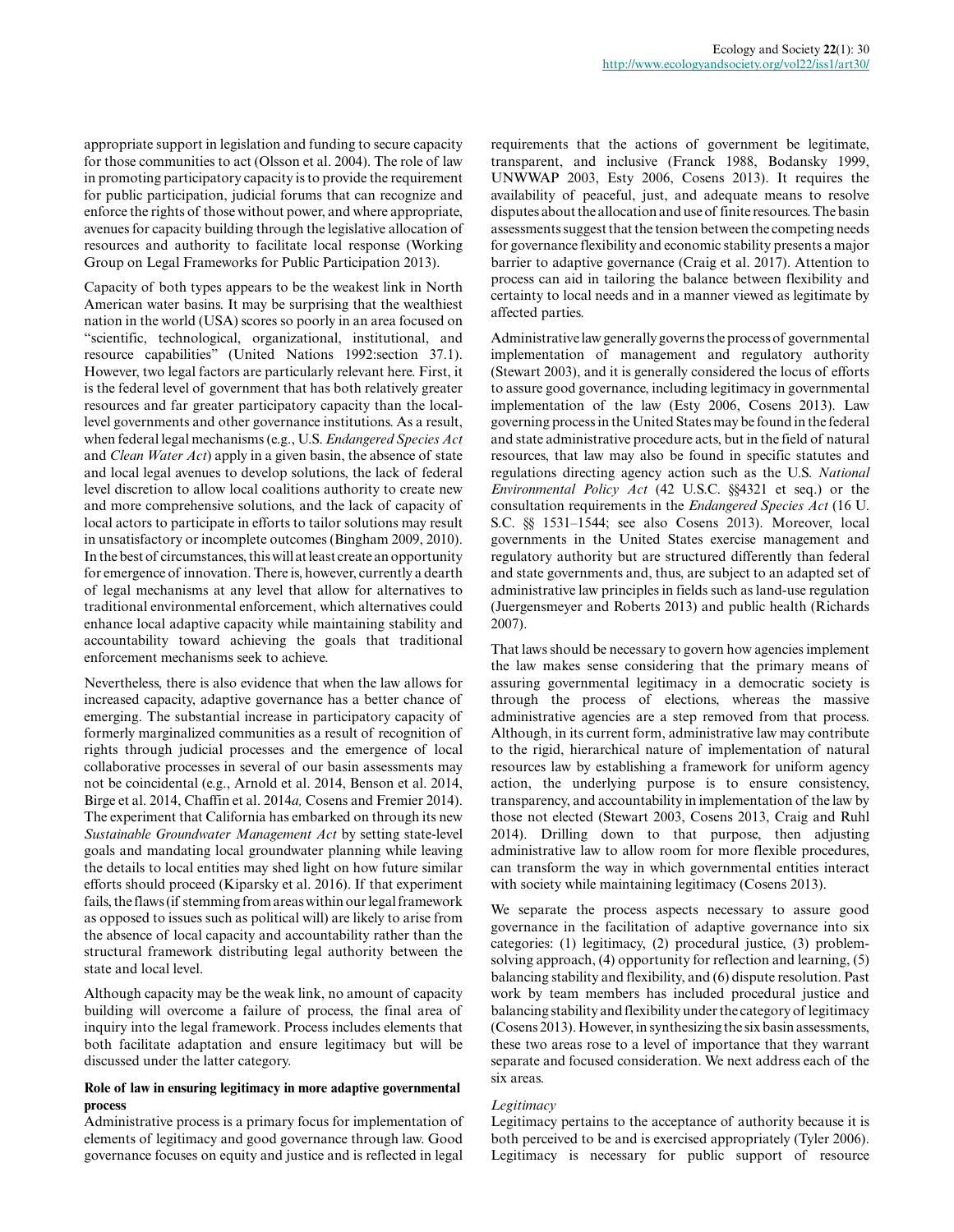management and addresses the basic level of confidence and trust people have in those who govern. Legitimacy is of particular concern when authorizing greater flexibility, and thus discretion, in agency action (Cosens 2013, Craig and Ruhl 2014) and in devolving authority to local levels. Legitimacy is served through legal requirements for science-based decision-making, deliberation, accountability, transparency, consistency, stability, and review and recourse for those aggrieved by a governmental action.

In administrative law, legitimacy is enhanced through requirements of open meetings, availability of agency documents to the public, notice and public comment, promulgation of rules to assure that management and regulation are implemented in a consistent manner, and review of final agency action (Cosens 2013, Craig and Ruhl 2014). However, additional measures are necessary to facilitate the emergence of adaptive governance. First, authority to implement adaptive management as drafted by team members Craig and Ruhl (2014), with the resources to monitor the results of policy implementation, is considered an aspect of adaptive capacity but may also enhance legitimacy (Camacho 2009, Cosens 2013). The aspect of adaptive management involving adjustment in response to feedback from monitoring is designed to enhance learning and improve results from resource management, but it may also serve accountability goals (Cosens 2013, Craig and Ruhl 2014). Second, opportunities for public comment and even laws such as the U.S. *National Environmental Policy Act,* which requires federal agencies to submit information proactively on the potential environmental impacts of planned actions to the public for comment, are insufficient to facilitate emergence of adaptive governance. Authority to facilitate and participate in collaborative local processes and to factor the results into and even devolve certain decision-making to the local level is necessary (Bingham 2009, 2010).

Current law often actively interferes with these goals (Bingham 2009, Working Group on Legal Frameworks for Public Participation 2013). For example, in the United States at the federal level, the *Federal Advisory Committee Act* (5 U.S.C. App.) carefully constrains both the makeup and role of citizen advisory committees. Although the *Federal Advisory Committee Act* has been important in assuring that advisory committees are not captured by special interests and that federal decisions retain accountability, it is far too narrowly constructed to serve models of new governance and the emergence of adaptive governance (Bingham et al. 2005). It may be that in the short term, as federal and state governments experiment with the devolution of certain authority to local governance, authorization should precede on an ad hoc basis through legislative approval of place-based measures and where participatory capacity is strong (see also Marshall 2007). Such an ad hoc approach may assure legitimacy in implementing local adaptive governance solutions while maintaining the umbrella of federal and state standards and the provision of financial and scientific resources. It may create a testing ground and thus a bridge to more adaptive implementation of the law.

#### *Procedural justice*

Procedural justice includes attention to transparency, the right to seek review, and engagement at the appropriate level. Procedural justice is necessary to identify unintended consequences, check corruption, and avoid uneven application of the burden of adaptation. Although procedural justice overlaps with legitimacy (DeCaro and Stokes 2013), we consider it separately because our basin assessments revealed its critical importance in giving a voice to formerly marginalized communities. Substantive law on equal protection and due process played a role in redistributing power in the civil rights era (e.g., Arnold et al. 2014), and litigation concerning treaty rights has given voice to Native American communities (e.g., Chaffin et al. 2014*a,* Cosens and Fremier 2014, Cosens and Chaffin 2016). Under the category of process, we focus on the laws pertaining to governmental engagement with these communities. For indigenous communities, these laws must include requirements and policies to engage on a government-togovernment basis and to coordinate federal agency action in that effort.

## *Problem-solving approach and opportunity for reflection and learning*

A problem-solving approach and the opportunity for reflection and learning are closely related when considering the law. A problem-solving approach requires science, openness to traditional and local ecological knowledge, and interest-based collaborative processes. It contrasts with political and ideological approaches that are not subject to compromise. It also contrasts with litigation, which resolves specific legal issues on a piecemeal basis and may not address the underlying problem. Nonetheless, litigation may serve as a stimulus or even a catalyst to problem solving when it is used to overcome barriers to problem solving created by entrenched interests and the refusal of governance systems to address ecological harms, social injustices, or other underlying problems (Arnold 2004, Karkkainen 2008, Arnold et al. 2014, Benson et al. 2014), a factor apparent in the rebalancing of power through recognition of Native American treaty rights and civil rights in several of our basin assessments (e.g., Arnold et al. 2014, Chaffin et al. 2014*a,* Cosens and Fremier 2014). The problem-solving approach is apparent in the process of community-based collaborative dialogue to address multiple issues of water allocation, quality, and management (e.g., Chaffin et al. 2014*a*).

A problem-solving approach to the development and incorporation of science in water management, as well as the capacity and opportunity for reflection and learning, will include resources (through legislative appropriations) to monitor and analyze information that tests not only the immediate results of management actions, but also the underlying assumptions of those actions, to facilitate a process referred to as double-loop learning (Pahl-Wostl 2009, Curtin 2014). The testing of scientific data, assumptions, and theories through the lens of local and traditional knowledge may even lead to questioning of the underlying belief systems, in a process referred to as triple-loop learning that is thought necessary for transformation of society (Pahl-Wostl 2009, Curtin 2014). At times, policy makers, regulators, and managers will need to give special and rapid attention to the feedback being provided by the public, including marginalized communities, and adapt governance actions quickly, as suggested by the recent example of slow government response to public complaints about the municipal water supply in Flint, Michigan. The role of law in this process is to provide the authority for use of a broader range of information that includes science as well as traditional and local ecological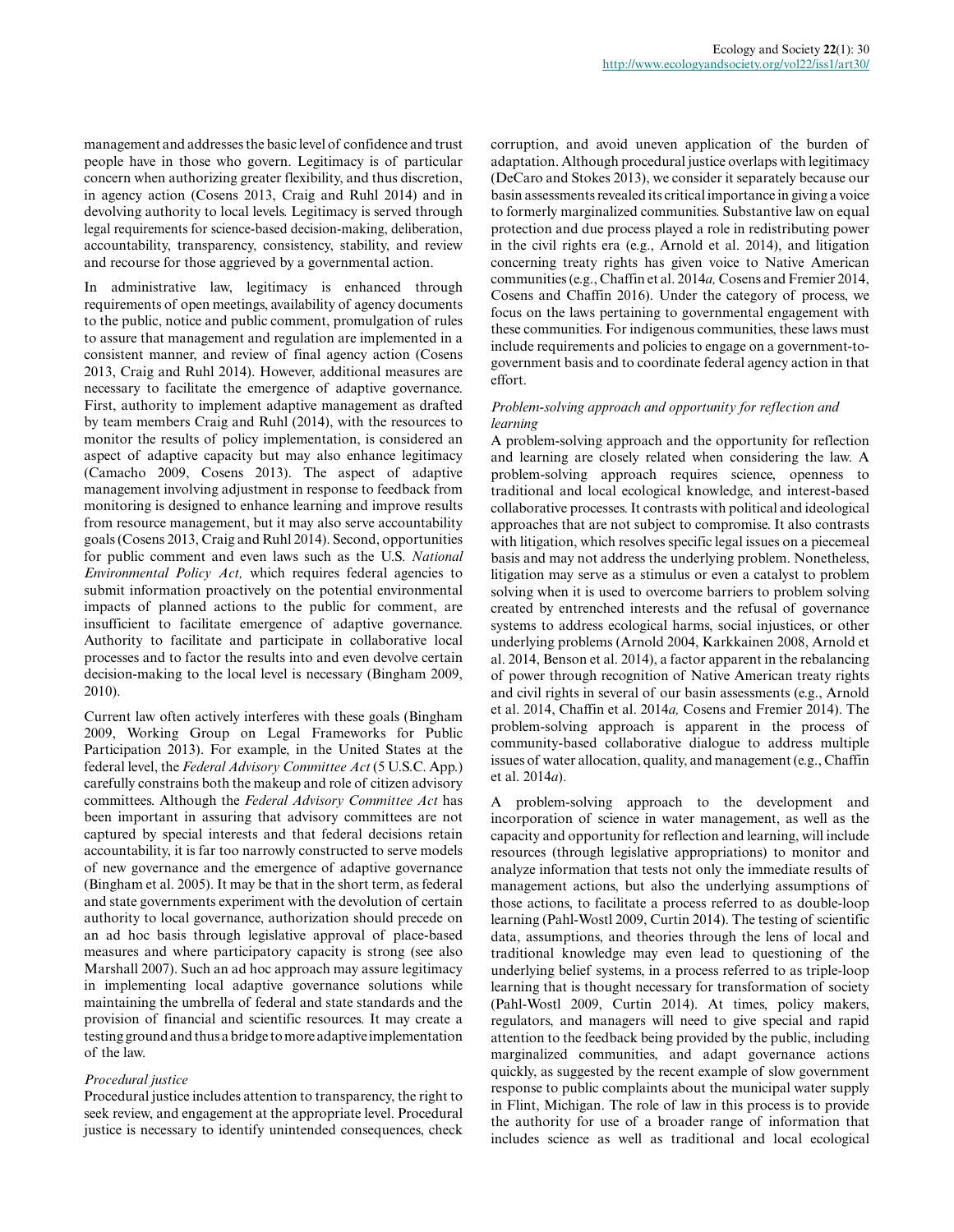knowledge while retaining review processes that eliminate the incorporation of biased information (e.g., Craig and Ruhl 2014). The opportunity for reflection and learning assures that response to change will not be rote and that society will evolve with the approach to management.

Adaptive management is a useful tool in a problem-solving approach and incorporates a step involving reflection and learning. Its implementation will be aided by development of models for administrative law to provide the legal authority for its use by governmental agencies (Craig and Ruhl 2014). However, adaptive management is only one tool available, one that is well suited to management decisions in which uncertainty and controllability are high (Craig and Ruhl 2014) and in which the feedback necessary to inform adjustment is purely science based. Adaptive management is not appropriate when the decisionmaking is messy, involving consideration of both science and socioeconomic factors, or when aimed at other governance functions and processes such as setting broad goals and policies (e.g., planning) or building collaborative relationships. Planning approaches referred to as adaptive planning (Arnold 2010, 2014), collaborative process approaches such as Curtin's (2014) resilience design, and quasi-legislative or judicial processes such as participatory study circles and dispute resolution (Bingham et al. 2005) may be facilitated by providing agencies the authority to participate and even to facilitate and offer financial and scientific resources for such processes. However, we must again stress that while the law may incorporate and even mandate the processes discussed, many of the collaborative processes we seek as a result are emergent and cannot be directly legislated or mandated. Thus, we emphasize again that while the role of law can be to authorize a problem-solving approach and provide the process within which learning may take place, it cannot mandate critical thinking or learning. Our goal is simply to identify the means for the law to facilitate and provide space for these processes to emerge and authority for government to participate. At the very least, with these authorities available, law is less likely to stand in the way.

#### *Balance of stabililty and flexibility*

Balance of stability and flexibility recognizes that while adjustments must occur in the face of change, most social systems and particularly economic systems strongly prefer stability, and thus, stability is a primary goal of law. The tension between the competing needs for flexibility and economic stability presents a major barrier to adaptive governance (see Craig et al. 2017 for a more thorough discussion of this issue). The structural elements discussed above provide one avenue to strike this balance, but only if our call for subsidiarity, local collaboration, and devolution of governance is not equated with use of these terms in the United States to argue for local versus federal management of resources: polycentricity requires both (e.g., Ostrom 1999*a,b,* Thomson and Arroyo 2011). With multiple centers of decision-making ranging from the local to the national level, the higher levels, in addition to providing resources, may foster stability by creating substantive law that sets outer bounds (e.g., water quality standards under the *Clean Water Act*) and helpful processes such as requiring public participation or providing agency and judicial forums for review to assure accountability. Such bounding and procedural law may allow innovation and flexibility at the local or bioregional level without sacrificing overall stability.

Tools such as adaptive management are of particular concern to those with economic investments in the water resource and others who simply seek finality. As suggested by Cosens (2013), the legal authority or even mandate to negotiate time frames for adjustment that account for both biological and social concerns may aid in striking a balance among the social goals of economic and social stability, and finality and the reality of the need for adaptation in the face of ecological change. By building a renegotiation or amendment process into the relevant legal process, consideration of the need for change in governance becomes normalized and stabilized, much as regularly scheduled elections allow for political change without social or economic upheaval.

#### *Dispute resolution*

Dispute resolution requires appropriate legal forums (also reflected in structure), processes, and rules for resolution, and is essential as water scarcity and ecological regime shifts become more common in many parts of the world as climate change unfolds. Although collaborative processes are the starting point for the emergence of adaptive governance, there may come a point when voluntary agreement is not possible. In these circumstances, unless a system for resolving issues is designed and agreed upon beforehand, conflict is likely. Providing a forum and process for resolving conflict and making final, binding decisions on tradeoffs regarding scarce resources is an essential role for higher levels of government (Ostrom 1990, Dietz et al. 2003), and it is through the law that they do this. In addition, availability of dispute resolution forums and rules that equitably distribute the pain of scarcity and other climate change effects may provide incentive to engage in collaborative processes.

Appropriate conflict resolution requires attention to two aspects controlled by how the law is written: establishment of a forum that will ensure fairness and an opportunity to be heard; and clear and transparent rules for resolving the conflict that are consistent with societal and ecological goals (Tyler 2006). In the context of water resources in the United States, conflict resolution must occur at both the state level, which holds authority over water allocation, and the federal level, which asserts authority over water quality, endangered species, interstate water allocation, and domestic participation in international water allocation. The judicial and administrative forums available at both federal and state levels to challenge decisions generally satisfy the first aspect of conflict resolution. It is in the establishment of rules that adjustments are needed. We leave these substantive aspects of U. S. environmental and water law to a future publication.

# **CONCLUSION**

At the outset we asked three questions of the role of law. We conclude with the salient points on each.

1. What is the role of law in creating either a disturbance or a window of opportunity in which adaptive processes may emerge?

**.** The application of regulatory law may create a disturbance because of the inconvenience or cost of compliance, or because of the intersection of multiple regulatory requirements that are not adequately addressed through piecemeal compliance. Collaborative processes may emerge through efforts to find more comprehensive solutions.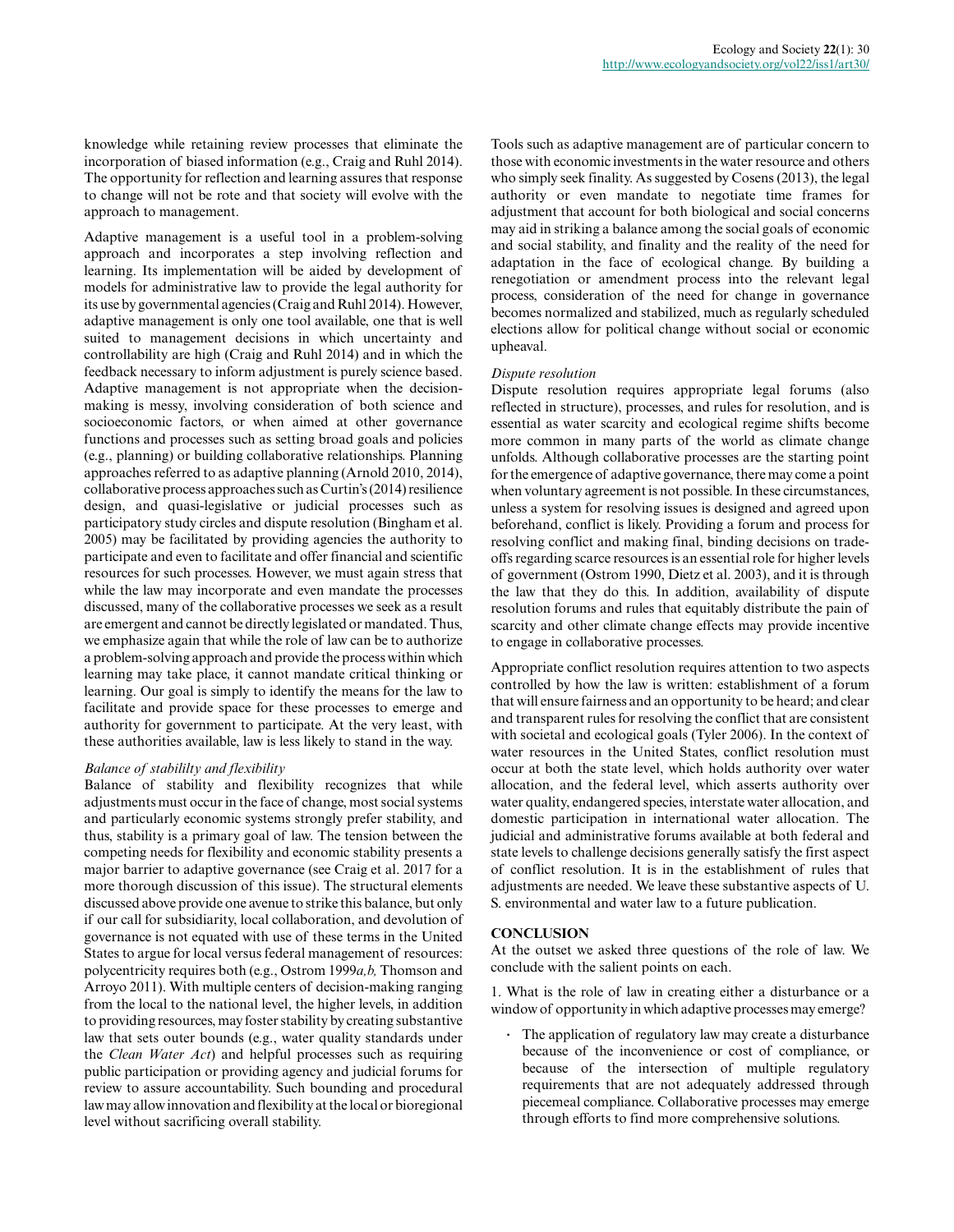**.** Law may be used to alter the distribution of power. The presence of new voices in environmental management and the consequences of a shift in power among resource users and interests may lead to emergent processes to seek novel solutions.

2. What is the role of law in eliminating barriers and facilitating adaptive processes?

- **.** The laws establishing the structure of governmental authority can be adjusted to allow for increased coordination and integration across sectors and levels of environmental management with representation of lower levels within higher level advisory bodies, a measured degree of persistence in terms of those involved in management, and attention to placing authority at the level closest to the resource scale as possible while nesting this authority within a higher level of oversight and assistance.
- **.** Law may be used to enhance adaptive capacity by providing the authority to choose among the options that include tools such as adaptive management, adaptive planning, regulated water markets, and the resources for their implementation.
- **.** Law may be used to authorize the provision of both financial and knowledge-based resources to ensure the capacity for local participation.

3. What is the role of law in ensuring legitimacy in more adaptive governmental process?

- **.** Law may be used to provide the authority for governmental entities to use tools such as adaptive management that iterate toward an agreed upon solution.
- **.** Law may be used to provide the authority for governmental entities to engage broadly with the public through venues that do not constrain the breadth and availability of public participation, yet provide stability through clearly defined procedural rules and transparent governmental decisionmaking.
- **.** Law may be used to provide the resources for governmental entities to monitor the social-ecological system at issue, the flexibility to respond to feedback from monitoring, and the authority to test scientific understanding of a system through the lens of local knowledge.
- **.** Law may be used to provide the authority to focus resources for innovation and experimentation at the local level and the scale of the social-ecological system while maintaining sufficient state- and federal-level oversight and goals to provide stability.
- **.** Law may be used to provide forums for dispute resolution that include facilitation of alternative approaches to managing conflict for complex, multistakeholder problems.

Although law has often been viewed as a constraint on adaptation, it has proven highly adaptive over time. Collectively, the responses to the questions regarding the role of law illustrate numerous avenues to facilitate adaptation. We emphasize that while our framework is generalized, its application is context specific. We further emphasize that if adaptation is necessary for society to navigate the changes and transitions that will accompany climate

change, and law dictates the structure, capacity, and process through which government acts, then analysis of the role of law in adaptive governance when faced with environmental conflict and the implementation of any necessary reform becomes imperative. In considering the role of law, we believe that legal reform will fail to achieve its objectives if it does not pay attention to legitimacy and other aspects of good governance. Integrating reform to achieve adaptation with reform to ensure legitimacy increases the likelihood of both acceptance and success in navigating the changes to come.

# *Responses to this article can be read online at:* [http://www.ecologyandsociety.org/issues/responses.](http://www.ecologyandsociety.org/issues/responses.php/8731) [php/8731](http://www.ecologyandsociety.org/issues/responses.php/8731)

#### **Acknowledgments:**

*We thank the National Socio-Environmental Synthesis Center (SESYNC) under funding from the National Science Foundation DBI-1052875 for continued support of the Adaptive Water Governance Project, which made this work possible by funding the collaboration among the authors and other AWG team members. We appreciate the support of the Idaho Water Resources Research Institute in providing funding toward the publication of this article. Barbara Cosens also thanks the Goyder Institute for Water Research in South Australia and the Flinders University Visiting Professor in Public Sector Policy and Management Program. Her participation in the program was the first opportunity to apply these concepts to a new water basin, the Lake Eyre basin in Australia, which contributed to their refinement. The views expressed in this paper are those of the authors and do not represent the views or policies of the U.S. Environmental Protection Agency.*

#### **LITERATURE CITED**

Arnold, C. A. 2004. Working out an environmental ethic: anniversary lessons from Mono Lake. *Wyoming Law Review* 4  $(1):1-55.$ 

Arnold, C. A. 2010. Adaptive watershed planning and climate change. *Environmental and Energy Law and Policy Journal* 5 (2):417-488. [online] URL: [https://www.law.uh.edu/eelpj/](https://www.law.uh.edu/eelpj/publications/5-2/07Arnold.pdf) [publications/5-2/07Arnold.pdf](https://www.law.uh.edu/eelpj/publications/5-2/07Arnold.pdf)

Arnold, C. A. 2014. Adaptive water law. *Kansas Law Review* 62 (4):1043-1090. [online] URL: [https://law.ku.edu/sites/law.drupal.](https://law.ku.edu/sites/law.drupal.ku.edu/files/docs/law_review/v62/6%20KLR%20Site%20Arnold_Final%20Press.pdf) [ku.edu/files/docs/law\\_review/v62/6%20KLR%20Site%20Arnold\\_Final%](https://law.ku.edu/sites/law.drupal.ku.edu/files/docs/law_review/v62/6%20KLR%20Site%20Arnold_Final%20Press.pdf) [20Press.pdf](https://law.ku.edu/sites/law.drupal.ku.edu/files/docs/law_review/v62/6%20KLR%20Site%20Arnold_Final%20Press.pdf)

Arnold, C. A., O. O. Green, D. DeCaro, A. Chase, and J.-G. Ewa. 2014. The socio-ecological resilience of an eastern urbansuburban watershed: the Anacostia River basin. *Idaho Law Review* 51(1):29-90.

Benson, M. H., D. Llewellyn, R. Morrison, and M. Stone. 2014. Water governance challenges in New Mexico's Rio Grande valley: a resilience assessment. *Idaho Law Review* 51(1):195-228.

Bingham, L. B. 2009. Collaborative governance: emerging practices and the incomplete legal framework for public and stakeholder voice. *Journal of Dispute Resolution* 2009(2):1-58. <http://scholarship.law.missouri.edu/jdr/vol2009/iss2/2>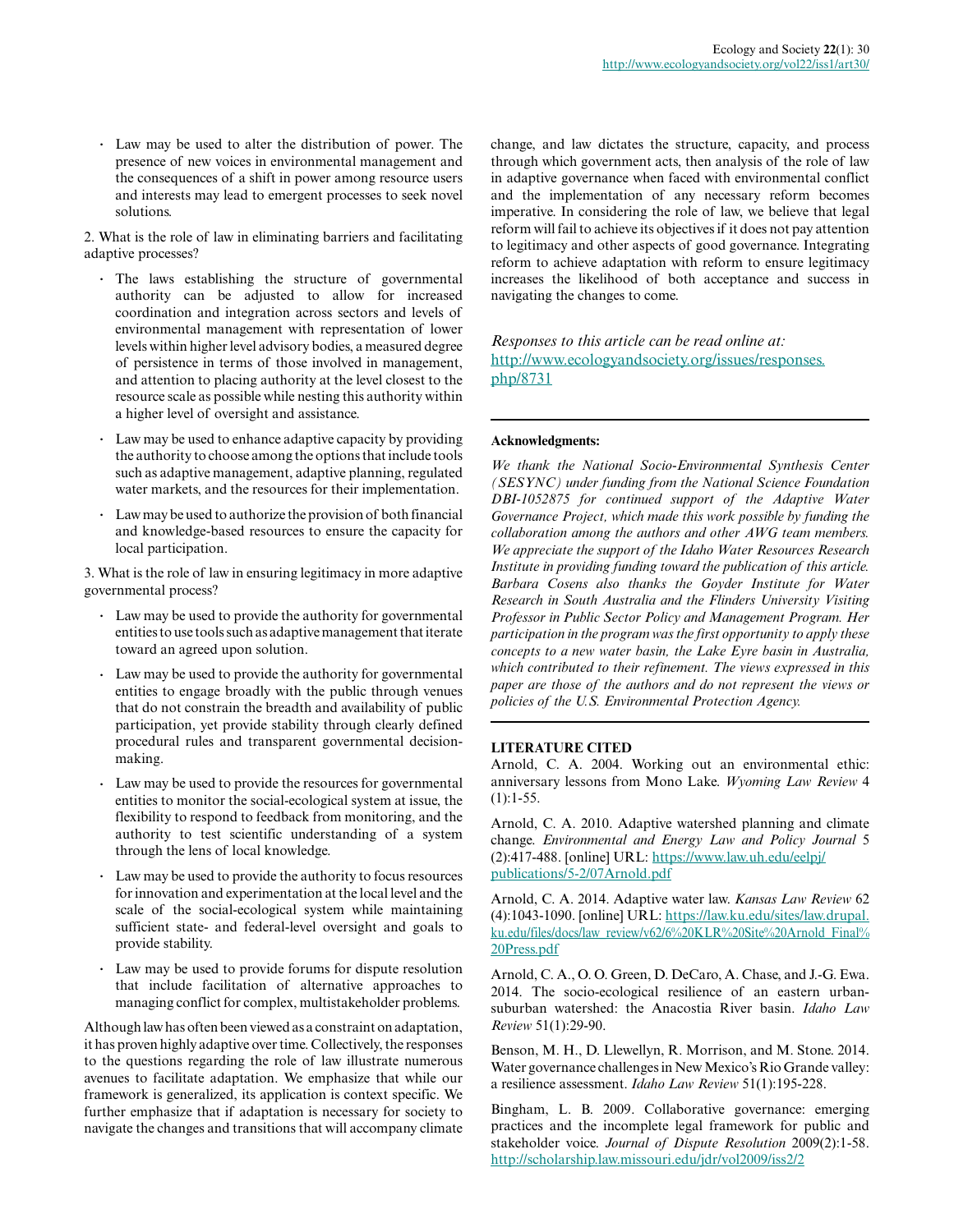Bingham, L. B. 2010. The next generation of administrative law: building the legal infrastructure for collaborative governance. *Wisconsin Law Review* 2010(2):297-356.

Bingham, L. B., T. Nabatchi, and R. O'Leary. 2005. The new governance: practices and processes for stakeholder and citizen participation in the work of government. *Public Administration Review* 65(5):547-558. [http://dx.doi.org/10.1111/j.1540-6210.2005.00482.](http://dx.doi.org/10.1111/j.1540-6210.2005.00482.x) [x](http://dx.doi.org/10.1111/j.1540-6210.2005.00482.x)

Birge, H. E., C. R. Allen, R. K. Craig, A. S. Garmestani, J. A. Hamm, C. Babbitt, K. Nemec, and E. Schlager. 2014. Socialecological resilience and law in the Platte River basin. *Idaho Law Review* 51:229-256.

Bodansky, D. 1999. The legitimacy of international governance: a coming challenge for international environmental law? *American Journal of International Law* 93(3):596-624. [http://dx.](http://dx.doi.org/10.2307/2555262) [doi.org/10.2307/2555262](http://dx.doi.org/10.2307/2555262) 

Bodin, Ö., and B. I. Crona. 2009. The role of social networks in natural resource governance: What relational patterns make a difference? *Global Environmental Change* 19(3):366-374. [http://](http://dx.doi.org/10.1016/j.gloenvcha.2009.05.002) [dx.doi.org/10.1016/j.gloenvcha.2009.05.002](http://dx.doi.org/10.1016/j.gloenvcha.2009.05.002) 

Borrini-Feyerabend, G., N. Dudley, T. Jaeger, B. Lassen, N. P. Broome, A. Phillips, and T. Sandwith. 2013. *Governance of protected areas: from understanding to action.* Best Practice Protected Area Guidelines Series 20. International Union for Conservation of Nature, Gland, Switzerland. [online] URL: [http://cmsdata.iucn.org/downloads/governance\\_web\\_1.pdf](http://cmsdata.iucn.org/downloads/governance_web_1.pdf)

Camacho, A. E. 2009. Adapting governance to climate change: managing uncertainty through a learning infrastructure. *Emory Law Journal* 59(1):1-77. [online] URL: [http://law.emory.edu/elj/](http://law.emory.edu/elj/content/volume-59/issue-1/articles/governance-climate-change-uncertainty-infrastructure.html) [content/volume-59/issue-1/articles/governance-climate-change-uncertainty](http://law.emory.edu/elj/content/volume-59/issue-1/articles/governance-climate-change-uncertainty-infrastructure.html)[infrastructure.html](http://law.emory.edu/elj/content/volume-59/issue-1/articles/governance-climate-change-uncertainty-infrastructure.html)

Clarvis, M. H., A. Allan, and D. M. Hannah. 2014. Water, resilience and the law: from general concepts and governance design principles to actionable mechanisms. *Environmental Science and Policy* 43:98-110. [http://dx.doi.org/10.1016/j.](http://dx.doi.org/10.1016/j.envsci.2013.10.005) [envsci.2013.10.005](http://dx.doi.org/10.1016/j.envsci.2013.10.005) 

Chaffin, B. C., R. K. Craig, and H. Gosnell. 2014*a.* Resilience, adaptation, and transformation in the Klamath River basin social-ecological system. *Idaho Law Review* 51(1):157-193.

Chaffin, B. C., H. Gosnell, and B. A. Cosens. 2014*b.* A decade of adaptive governance scholarship: synthesis and future directions. *Ecology and Society* 19(3):56. [http://dx.doi.org/10.5751/](http://dx.doi.org/10.5751/ES-06824-190356) [ES-06824-190356](http://dx.doi.org/10.5751/ES-06824-190356)

Cosens, B. A. 2003. Water dispute resolution in the west: process elements for the modern era in basin-wide problem solving. *Environmental Law* 33:949-1018.

Cosens, B. A. 2013. Legitimacy, adaptation, and resilience in ecosystem management. *Ecology and Society* 18(1):3. [http://dx.](http://dx.doi.org/10.5751/ES-05093-180103) [doi.org/10.5751/ES-05093-180103](http://dx.doi.org/10.5751/ES-05093-180103)

Cosens, B. 2015. *Application of the Adaptive Water Governance Project to management of the Lake Eyre basin and its connections to the Great Artesian basin.* Flinders University and Goyder Institute for Water Research, Adelaide, Australia. [online] URL: [http://www.goyderinstitute.org/uploads/FU%20LEB%20GAP%20Report-](http://www.goyderinstitute.org/uploads/FU%20LEB%20GAP%20Report-WEB.pdf)[WEB.pdf](http://www.goyderinstitute.org/uploads/FU%20LEB%20GAP%20Report-WEB.pdf)

Cosens, B. 2016. Water law reform in the face of climate change: learning from drought in Australia and the western United States. *Environmental and Planning Law Journal* 33(4):372-387.

Cosens, B., and B. C. Chaffin. 2016. Adaptive governance of water resources shared with indigenous peoples: the role of law. *Water* 8(3):97.<http://dx.doi.org/10.3390/w8030097>

Cosens, B., and A. Fremier. 2014. Assessing system resilience and Ecosystem Services in Large River Basins: a Case Study of the Columbia River Basin. *Idaho Law Review* 51:91-125.

Cosens, B. A., and C. A. Stow. 2014. Resilience and water governance: addressing fragmentation and uncertainty in water allocation and water quality law. Pages 142-175 *in* A. S. Garmestani and C. R. Allen, editors. *Social-ecological resilience and law.* Columbia University Press, New York, New York, USA.

Craig, R. K., A. S. Garmestani, C. R. Allen, C. A. Arnold, H. Birgé, D. A. DeCaro, A. K. Fremier, H. Gosnell, and E. Schlager. 2017. Balancing stability and flexibility in adaptive governance: an analysis of tools available in U.S. environmental law. *Ecology and Society: in press*

Craig, R. K., and J. B. Ruhl. 2014. Designing administrative law for adaptive management. *Vanderbilt Law Review* 67:1 [http://dx.](http://dx.doi.org/10.2139/ssrn.2222009) [doi.org/10.2139/ssrn.2222009](http://dx.doi.org/10.2139/ssrn.2222009)

Curtin, C. G. 2014. Resilience design: toward a synthesis of cognition, learning, and collaboration for adaptive problem solving in conservation and natural resource stewardship. *Ecology and Society* 19(2):15.<http://dx.doi.org/10.5751/ES-06247-190215>

DeCaro, D. A., and M. K. Stokes. 2013. Public participation and institutional fit: a social-psychological perspective. *Ecology and Society* 18(4):40. <http://dx.doi.org/10.5751/ES-05837-180440>

Dietz, T., E. Ostrom, and P. C. Stern. 2003. The struggle to govern the commons. *Science* 302:1907-1912. [http://dx.doi.org/10.1126/](http://dx.doi.org/10.1126/science.1091015) [science.1091015](http://dx.doi.org/10.1126/science.1091015)

Dublin Principles. 1992. *The Dublin statement on water and sustainable development.* United Nations, New York, New York, USA. [online] URL: [http://www.un-documents.net/h2o-dub.](http://www.un-documents.net/h2o-dub.htm) [htm](http://www.un-documents.net/h2o-dub.htm)

Esty, D. C. 2006. Good governance at the supranational scale: globalizing administrative law. *Yale Law Journal* 115 (7):1490-1562. <http://dx.doi.org/10.2307/20455663>

Folke, C., T. Hahn, P. Olsson, and J. Norberg. 2005. Adaptive governance of social-ecological systems. *Annual Review of Environment and Resources* 30:441-473. [http://dx.doi.org/10.1146/](http://dx.doi.org/10.1146/annurev.energy.30.050504.144511) [annurev.energy.30.050504.144511](http://dx.doi.org/10.1146/annurev.energy.30.050504.144511) 

Franck, T. M. 1988. Legitimacy in the international system. *American Journal of International Law* 82(4):705-759. [http://dx.](http://dx.doi.org/10.2307/2203510) [doi.org/10.2307/2203510](http://dx.doi.org/10.2307/2203510) 

Garmestani, A. S., and M. H. Benson. 2013. A framework for resilience-based governance of social-ecological systems. *Ecology and Society* 18(1):9. <http://dx.doi.org/10.5751/es-05180-180109>

Green, O. O., A. S. Garmestani, C. R. Allen, L. H. Gunderson, J. B. Ruhl, C. A. Arnold, N. A. J. Graham, B. Cosens, D. G. Angeler, B. C. Chaffin, and C. S. Holling. 2015. Barriers and bridges to the integration of social-ecological resilience and law. *Frontiers in Ecology and the Environment* 13(6):332-337. [http://dx.](http://dx.doi.org/10.1890/140294) [doi.org/10.1890/140294](http://dx.doi.org/10.1890/140294)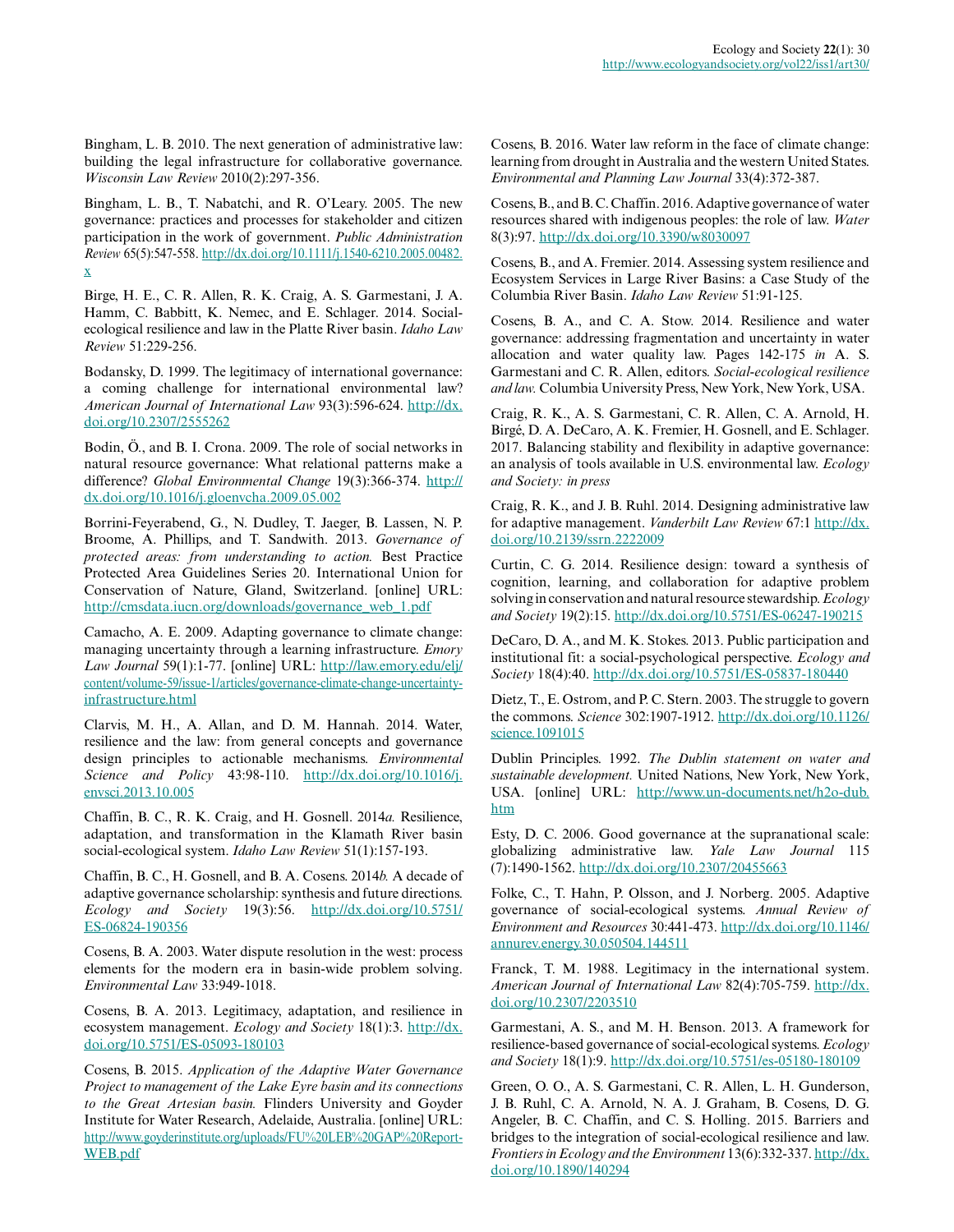Gunderson, L. H. 2000. Ecological resilience—in theory and application. *Annual Review of Ecology and Systematics* 31:425-439.<http://dx.doi.org/10.1146/annurev.ecolsys.31.1.425>

Gunderson, L., B. A. Cosens, B. C. Chaffin, C. A. (T.) Arnold, A. K. Fremier, A. S. Garmestani, R. K. Craig, H. Gosnell, H. E. Birge, C. R. Allen, M. H. Benson, R. R. Morrison, M. C. Stone, J. A. Hamm, K. Nemec, E. Schlager, and D. Llewellyn. 2017. Regime shifts and panarchies in regional scale social-ecological water systems. *Ecology and Society* 22(1):31. [http://dx.doi.](http://dx.doi.org/10.5751/es-08879-220131) [org/10.5751/es-08879-220131](http://dx.doi.org/10.5751/es-08879-220131)

Gunderson, L. H., A. Garmestani, K. W. Rizzardi, J. B. Ruhl, and A. Light. 2014. Escaping a rigidity trap: governance and adaptive capacity to climate change in the Everglades social ecological system. *Idaho Law Review* 51:127-156.

Gunderson, L. H., and C. S. Holling, editors. 2002. *Panarchy: understanding transformations in human and natural systems.* Island Press, Washington, D.C., USA.

Holling, C. S. 1973. Resilience and stability of ecological systems. *Annual Review of Ecology and Systematics* 4:1-23. [http://dx.doi.](http://dx.doi.org/10.1146/annurev.es.04.110173.000245) [org/10.1146/annurev.es.04.110173.000245](http://dx.doi.org/10.1146/annurev.es.04.110173.000245) 

Huitema, D., E. Mostert, W. Egas, S. Moellenkamp, C. Pahl-Wostl, and R. Yalcin. 2009. Adaptive water governance: assessing the institutional prescriptions of adaptive (co-)management from a governance perspective and defining a research agenda. *Ecology and Society* 14(1):26.<http://dx.doi.org/10.5751/es-02827-140126>

Juergensmeyer, J. C., and T. E. Roberts. 2013. *Land use planning and development regulation law.* Third edition. West, St. Paul, Minnesota, USA.

Karkkainen, B. C. 2008. Getting to "let's talk": legal and natural destabilizations and the future of regional collaboration. *Nevada Law Journal* 8(3):811-829. [online] URL: [http://scholars.law.unlv.](http://scholars.law.unlv.edu/nlj/vol8/iss3/3) [edu/nlj/vol8/iss3/3](http://scholars.law.unlv.edu/nlj/vol8/iss3/3)

Kingdon, J. W. 1995. *Agendas, alternatives, and public policies.* Second edition. Harper Collins, New York, New York, USA.

Kiparsky, M., D. Owen, N. G. Nylen, J. Christian-Smith, B. Cosens, H. Doremus, A. Fisher, and A. Milman. 2016. *Designing effective groundwater sustainability agencies: criteria for evaluation of local governance options.* Center for Law, Energy, and the Environment, University of California, Berkeley, California, USA. [online] URL: [https://www.law.berkeley.edu/](https://www.law.berkeley.edu/research/clee/research/wheeler/groundwater-governance-criteria/) [research/clee/research/wheeler/groundwater-governance-criteria/](https://www.law.berkeley.edu/research/clee/research/wheeler/groundwater-governance-criteria/) 

Krebs, V., and J. Holley. 2004. Building sustainable communities through social network development. *Nonprofit Quarterly* 11:46-53. [online] URL: [https://nonprofitquarterly.org/2004/03/21/](https://nonprofitquarterly.org/2004/03/21/building-sustainable-communities-through-social-network-development/) [building-sustainable-communities-through-social-network-development/](https://nonprofitquarterly.org/2004/03/21/building-sustainable-communities-through-social-network-development/)

Lockwood, M., J. Davidson, A. Curtis, E. Stratford, and R. Griffith. 2010. Governance principles for natural resource management. *Society and Natural Resources* 23(10):986-1001. <http://dx.doi.org/10.1080/08941920802178214>

Marshall, G. 2007. Nesting, subsidiarity, and community-based environmental governance beyond the local scale. *International Journal of the Commons* 2(1):75-97. [http://dx.doi.org/10.18352/](http://dx.doi.org/10.18352/ijc.50)  $i$ jc.50

McGinnis, M. D., editor. 1999. *Polycentric governance and development: readings from the workshop in political theory and policy analysis.* University of Michigan Press, Ann Arbor, Michigan, USA.

Mitchell, B. 2014. *Evolving regional, integrated and engagement approaches for natural resources management in South Australia.* Flinders University and Goyder Institute for Water Research, Adelaide, Australia. [online] URL: [http://www.goyderinstitute.](http://www.goyderinstitute.org/uploads/documents/publications/2014/Bruce%20Mitchell-WEB.pdf) [org/uploads/documents/publications/2014/Bruce%20Mitchell-WEB.](http://www.goyderinstitute.org/uploads/documents/publications/2014/Bruce%20Mitchell-WEB.pdf) [pdf](http://www.goyderinstitute.org/uploads/documents/publications/2014/Bruce%20Mitchell-WEB.pdf)

Olsson, P., C. Folke, and F. Berkes. 2004. Adaptive comanagement for building resilience in social-ecological systems. *Environmental Management* 34(1):75-90.<http://dx.doi.org/10.1007/s00267-003-0101-7>

Olsson, P., L. H. Gunderson, S. R. Carpenter, P. Ryan, L. Lebel, C. Folke, and C. S. Holling. 2006. Shooting the rapids: navigating transitions to adaptive governance of social-ecological systems, *Ecology and Society* 11(1):18. [http://dx.doi.org/10.5751/](http://dx.doi.org/10.5751/es-01595-110118) [es-01595-110118](http://dx.doi.org/10.5751/es-01595-110118) 

Ostrom, E. 1990. *Governing the commons: the evolution of institutions for collective action.* Cambridge University Press, Cambridge, UK.

Ostrom, V. 1999*a.* Polycentricity (part 1). Pages 52-74 *in* M. D. McGinnis, editor. *Polycentricity and local public economies: readings from the workshop in political theory and policy analysis.* University of Michigan Press, Ann Arbor, Michigan, USA.

Ostrom, V. 1999*b.* Polycentricity (part 2). Pages 119-138 *in* M. D. McGinnis, editor. *Polycentricity and local public economies: readings from the workshop in political theory and policy analysis.* University of Michigan Press, Ann Arbor, Michigan, USA.

Ostrom, V., C. M. Tiebout, and R. Warren. 1961. The organization of government in metropolitan areas: a theoretical inquiry. *American Political Science Review* 55(4):831-842. [http://](http://dx.doi.org/10.2307/1952530) [dx.doi.org/10.2307/1952530](http://dx.doi.org/10.2307/1952530)

Pahl-Wostl, C. 2009. A conceptual framework for analysing adaptive capacity and multi-level learning processes in resource governance regimes. *Global Environmental Change* 19(3):354-365. <http://dx.doi.org/10.1016/j.gloenvcha.2009.06.001>

Raadgever, G. T., E. Mostert, N. Kranz, E. Interwies, and J. G. Timmerman. 2008. Assessing management regimes in transboundary river basins: Do they support adaptive management? *Ecology and Society* 13(1):14. [http://dx.doi.](http://dx.doi.org/10.5751/es-02385-130114) [org/10.5751/es-02385-130114](http://dx.doi.org/10.5751/es-02385-130114)

Reed, M. S. 2008. Stakeholder participation for environmental management: a literature review. *Biological Conservation* 141 (10):2417-2431.<http://dx.doi.org/10.1016/j.biocon.2008.07.014>

Repko, A. F. 2011. *Interdisciplinary research: process and theory.* Second Edition. Sage, Thousand Oaks, California, USA.

Richards, E. P. 2007. Public health law as administrative law: example lessons. *Journal of Health Care Law and Policy* 10:61-88.

Rogers, P., and A. W. Hall. 2003. *Effective water governance.* TEC Background Papers 7. Global Water Partnership, Stockholm, Sweden. [online] URL: [http://www.gwp.org/Global/ToolBox/](http://www.gwp.org/Global/ToolBox/Publications/Background%20papers/07%20Effective%20Water%20Governance%20%282003%29%20English.pdf)